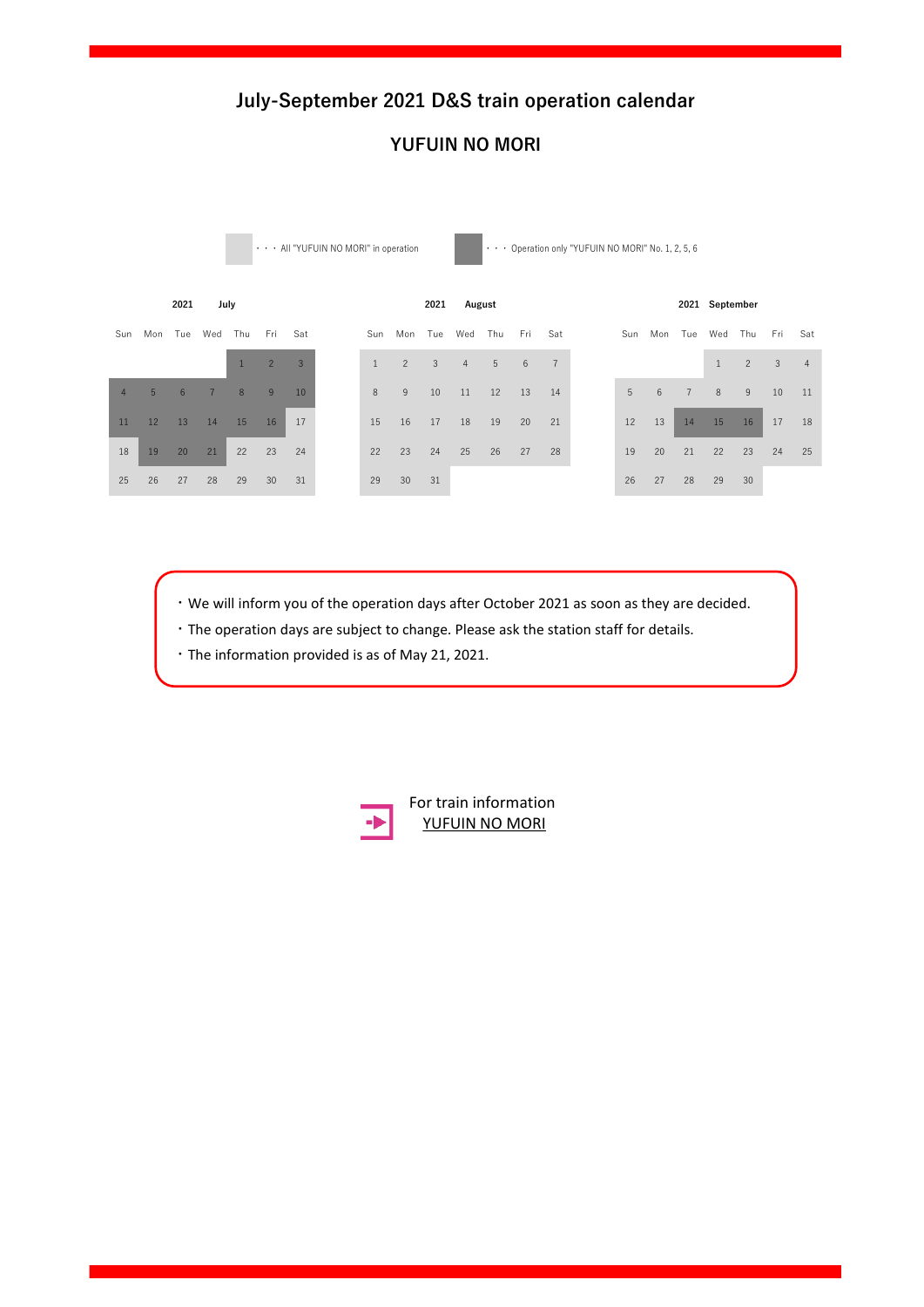### **A-TRAIN**

|                |    | 2021    | July           |     |                |     |
|----------------|----|---------|----------------|-----|----------------|-----|
| Sun            |    | Mon Tue | Wed            | Thu | Fri            | Sat |
|                |    |         |                | 1   | $\overline{c}$ | 3   |
| $\overline{4}$ | 5  | 6       | $\overline{7}$ | 8   | 9              | 10  |
| 11             | 12 | 13      | 14             | 15  | 16             | 17  |
| 18             | 19 | 20      | 21             | 22  | 23             | 24  |
| 25             | 26 | 27      | 28             | 29  | 30             | 31  |

・・・ All "A-TRAIN" in operation

 $\cdot$  We will inform you of the operation days after October 2021 as soon as they are decided.

 $\widetilde{\phantom{M}}$  and  $\widetilde{\phantom{M}}$  and  $\widetilde{\phantom{M}}$  satisfies the Wed Tue Wed Thu  $\widetilde{\phantom{M}}$ 

 $17.7\pm 0.2$  21  $2.2\pm 0.2$  21  $2.2\pm 0.2$  23  $2.2\pm 0.2$  21  $2.2\pm 0.2$  21  $2.2\pm 0.2$ 

 $\cdot$  The operation days are subject to change. Please ask the station staff for details.

10 11 12 13 14 15 16 14 15 16 17 18 19 20 12 13 14 15 16 17 18 ・The information provided is as of May 21, 2021.



**2022 2022 January 2018 19 A-TRAIN** [For train information](https://www.jrkyushu.co.jp/english/train/atrain.html)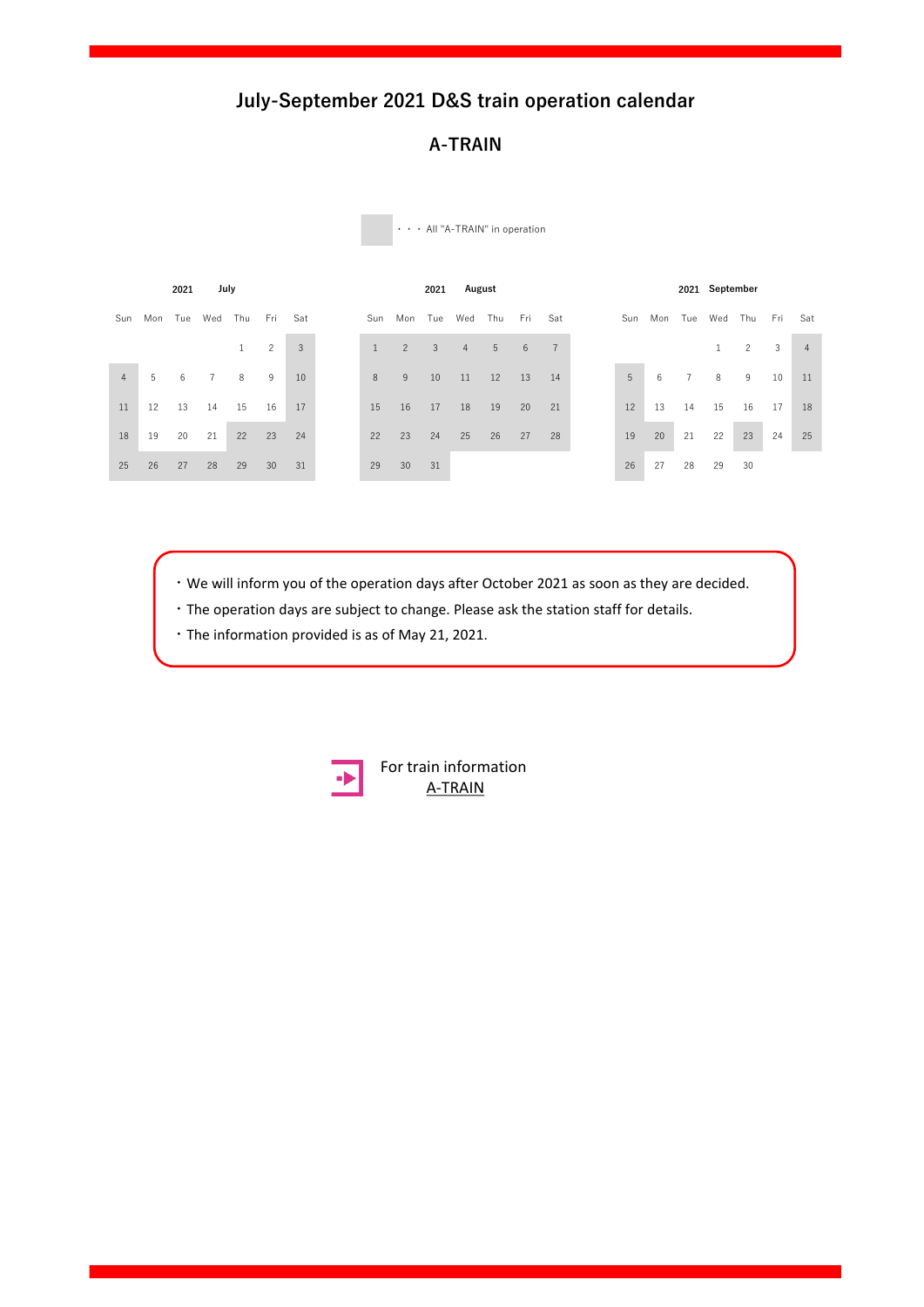### **KAWASEMI YAMASEMI • ISABURO / SHINPEI**

\*Due to the heavy rain in July 2020, KAWASEMI YAMASEMI and ISABURO / SHINPEI are connected and operating in a different section from the original.

### Timetable

| Train                              | Hakata<br>Lv | Kashii<br>Lv | Orio<br>L٧ | Kurosaki<br>Lv | Kokura<br>Lv | Moii<br>Lv | Mojiko<br>Ar |
|------------------------------------|--------------|--------------|------------|----------------|--------------|------------|--------------|
| KAWASEMI YAMASEMI 92<br>SHINPEI 92 | 10:39        | 10:50        | 11:39      | 11:45          | 12:01        | 12:09      | 12:16        |
| Moiiko→Hakata                      |              |              |            |                |              |            |              |

| Train                                     | Mojiko<br>Lv | Moji<br>L٧ | Kokura<br>Lv | Kurosaki<br>L٧ | Orio<br>Lv | Kashii<br>Lv | Hakata<br>Ar |
|-------------------------------------------|--------------|------------|--------------|----------------|------------|--------------|--------------|
| KAWASEMI YAMASEMI 91<br><b>ISABURO 91</b> | 15:19        | 15:27      | 15:34        | 15:46          | 15:52      | 16:48        | 17:00        |

### **X** Train Configuration



### **>** Operation schedule

| Kokura<br>Mojiko<br>Hakata<br>Kashii<br>Orio<br>Kurosaki<br>Moji<br>Train<br>Lv<br>Lv<br>Lv<br>Lv<br>Lv<br>Ar<br>Lv<br>KAWASEMI YAMASEMI 92<br>10:39<br>10:50<br>11:39<br>11:45<br>12:01<br>12:09<br>12:16<br>SHINPEI 92<br>Mojiko→Hakata<br>Mojiko<br>Moji<br>Kokura<br>Kurosaki<br>Orio<br>Kashii<br>Hakata<br>Train<br>Lv<br>Lv<br>Lv<br>Lv<br>Lv<br>Lv<br>Ar<br>KAWASEMI YAMASEMI 91<br>15:19<br>15:27<br>15:34<br>15:52<br>16:48<br>17:00<br>15:46<br><b>ISABURO 91</b><br>Train Configuration<br>KAWASEMI YAMASEMI<br>ISABURO / SHINPEI<br>$\circledast$<br>$\circledast$<br>$\,$ 1 $\,$<br>$\overline{2}$<br>$\ensuremath{\mathsf{3}}$<br>$\ensuremath{\mathsf{4}}$<br>${\bf R}$<br>$\mathbf R$<br>$\mathbf R$<br>$\mathbf R$<br>e<br>← Hakata<br>Mojiko  ><br>Operation schedule<br>July<br>2021<br>2021<br>August<br>Fri<br>Sat<br>Fri<br>Mon<br>Tue<br>Wed<br>Thu<br>Mon<br>Tue<br>Wed<br>Thu<br>Sat<br>Sun<br>Tue<br>Wed<br>Sun<br>Sun<br>Mon<br>$\overline{c}$<br>$\mathbf{1}$<br>$\overline{c}$<br>$\sqrt{3}$<br>$\mathbf{1}$<br>$\sqrt{3}$<br>$\sqrt{4}$<br>5<br>6<br>$\overline{7}$<br>$\mathbf{1}$<br>$\overline{4}$<br>5<br>6<br>$\overline{7}$<br>8<br>9<br>$\,$ 8 $\,$<br>$9\,$<br>5<br>6<br>7<br>8<br>10<br>10<br>11<br>12<br>13<br>14<br>15<br>13<br>11<br>12<br>13<br>14<br>16<br>17<br>15<br>16<br>17<br>18<br>19<br>20<br>21<br>12<br>14<br>15 | · · · "KAWASEMI YAMASEMI · ISABURO/SHINPEI" in operation<br>2021 September<br>Fri<br>Thu<br>Sat<br>$\overline{c}$<br>3<br>4<br>9<br>10<br>11<br>16<br>17<br>18 | 22<br>25<br>20<br>21<br>22<br>18<br>19<br>20<br>21<br>22<br>23<br>24<br>23<br>24<br>26<br>27<br>28<br>19<br>23<br>24<br>25<br>27<br>29<br>30<br>29<br>27<br>28<br>29<br>30<br>26<br>28<br>31<br>30<br>31<br>26 |  |  |  |  |  |  |  |
|------------------------------------------------------------------------------------------------------------------------------------------------------------------------------------------------------------------------------------------------------------------------------------------------------------------------------------------------------------------------------------------------------------------------------------------------------------------------------------------------------------------------------------------------------------------------------------------------------------------------------------------------------------------------------------------------------------------------------------------------------------------------------------------------------------------------------------------------------------------------------------------------------------------------------------------------------------------------------------------------------------------------------------------------------------------------------------------------------------------------------------------------------------------------------------------------------------------------------------------------------------------------------------------------------------------------------------------------------------------------|----------------------------------------------------------------------------------------------------------------------------------------------------------------|----------------------------------------------------------------------------------------------------------------------------------------------------------------------------------------------------------------|--|--|--|--|--|--|--|
|                                                                                                                                                                                                                                                                                                                                                                                                                                                                                                                                                                                                                                                                                                                                                                                                                                                                                                                                                                                                                                                                                                                                                                                                                                                                                                                                                                        |                                                                                                                                                                |                                                                                                                                                                                                                |  |  |  |  |  |  |  |
|                                                                                                                                                                                                                                                                                                                                                                                                                                                                                                                                                                                                                                                                                                                                                                                                                                                                                                                                                                                                                                                                                                                                                                                                                                                                                                                                                                        |                                                                                                                                                                |                                                                                                                                                                                                                |  |  |  |  |  |  |  |
|                                                                                                                                                                                                                                                                                                                                                                                                                                                                                                                                                                                                                                                                                                                                                                                                                                                                                                                                                                                                                                                                                                                                                                                                                                                                                                                                                                        |                                                                                                                                                                |                                                                                                                                                                                                                |  |  |  |  |  |  |  |
|                                                                                                                                                                                                                                                                                                                                                                                                                                                                                                                                                                                                                                                                                                                                                                                                                                                                                                                                                                                                                                                                                                                                                                                                                                                                                                                                                                        |                                                                                                                                                                |                                                                                                                                                                                                                |  |  |  |  |  |  |  |
|                                                                                                                                                                                                                                                                                                                                                                                                                                                                                                                                                                                                                                                                                                                                                                                                                                                                                                                                                                                                                                                                                                                                                                                                                                                                                                                                                                        |                                                                                                                                                                |                                                                                                                                                                                                                |  |  |  |  |  |  |  |
|                                                                                                                                                                                                                                                                                                                                                                                                                                                                                                                                                                                                                                                                                                                                                                                                                                                                                                                                                                                                                                                                                                                                                                                                                                                                                                                                                                        |                                                                                                                                                                |                                                                                                                                                                                                                |  |  |  |  |  |  |  |
|                                                                                                                                                                                                                                                                                                                                                                                                                                                                                                                                                                                                                                                                                                                                                                                                                                                                                                                                                                                                                                                                                                                                                                                                                                                                                                                                                                        |                                                                                                                                                                |                                                                                                                                                                                                                |  |  |  |  |  |  |  |
|                                                                                                                                                                                                                                                                                                                                                                                                                                                                                                                                                                                                                                                                                                                                                                                                                                                                                                                                                                                                                                                                                                                                                                                                                                                                                                                                                                        |                                                                                                                                                                |                                                                                                                                                                                                                |  |  |  |  |  |  |  |
|                                                                                                                                                                                                                                                                                                                                                                                                                                                                                                                                                                                                                                                                                                                                                                                                                                                                                                                                                                                                                                                                                                                                                                                                                                                                                                                                                                        |                                                                                                                                                                |                                                                                                                                                                                                                |  |  |  |  |  |  |  |
|                                                                                                                                                                                                                                                                                                                                                                                                                                                                                                                                                                                                                                                                                                                                                                                                                                                                                                                                                                                                                                                                                                                                                                                                                                                                                                                                                                        |                                                                                                                                                                |                                                                                                                                                                                                                |  |  |  |  |  |  |  |
|                                                                                                                                                                                                                                                                                                                                                                                                                                                                                                                                                                                                                                                                                                                                                                                                                                                                                                                                                                                                                                                                                                                                                                                                                                                                                                                                                                        |                                                                                                                                                                |                                                                                                                                                                                                                |  |  |  |  |  |  |  |
|                                                                                                                                                                                                                                                                                                                                                                                                                                                                                                                                                                                                                                                                                                                                                                                                                                                                                                                                                                                                                                                                                                                                                                                                                                                                                                                                                                        |                                                                                                                                                                |                                                                                                                                                                                                                |  |  |  |  |  |  |  |
|                                                                                                                                                                                                                                                                                                                                                                                                                                                                                                                                                                                                                                                                                                                                                                                                                                                                                                                                                                                                                                                                                                                                                                                                                                                                                                                                                                        |                                                                                                                                                                |                                                                                                                                                                                                                |  |  |  |  |  |  |  |
|                                                                                                                                                                                                                                                                                                                                                                                                                                                                                                                                                                                                                                                                                                                                                                                                                                                                                                                                                                                                                                                                                                                                                                                                                                                                                                                                                                        |                                                                                                                                                                |                                                                                                                                                                                                                |  |  |  |  |  |  |  |
|                                                                                                                                                                                                                                                                                                                                                                                                                                                                                                                                                                                                                                                                                                                                                                                                                                                                                                                                                                                                                                                                                                                                                                                                                                                                                                                                                                        |                                                                                                                                                                |                                                                                                                                                                                                                |  |  |  |  |  |  |  |
|                                                                                                                                                                                                                                                                                                                                                                                                                                                                                                                                                                                                                                                                                                                                                                                                                                                                                                                                                                                                                                                                                                                                                                                                                                                                                                                                                                        |                                                                                                                                                                |                                                                                                                                                                                                                |  |  |  |  |  |  |  |
|                                                                                                                                                                                                                                                                                                                                                                                                                                                                                                                                                                                                                                                                                                                                                                                                                                                                                                                                                                                                                                                                                                                                                                                                                                                                                                                                                                        |                                                                                                                                                                |                                                                                                                                                                                                                |  |  |  |  |  |  |  |
|                                                                                                                                                                                                                                                                                                                                                                                                                                                                                                                                                                                                                                                                                                                                                                                                                                                                                                                                                                                                                                                                                                                                                                                                                                                                                                                                                                        | 25                                                                                                                                                             |                                                                                                                                                                                                                |  |  |  |  |  |  |  |
|                                                                                                                                                                                                                                                                                                                                                                                                                                                                                                                                                                                                                                                                                                                                                                                                                                                                                                                                                                                                                                                                                                                                                                                                                                                                                                                                                                        |                                                                                                                                                                |                                                                                                                                                                                                                |  |  |  |  |  |  |  |
| · We will inform you of the operation days after October 2021 as soon as they are decided.                                                                                                                                                                                                                                                                                                                                                                                                                                                                                                                                                                                                                                                                                                                                                                                                                                                                                                                                                                                                                                                                                                                                                                                                                                                                             |                                                                                                                                                                |                                                                                                                                                                                                                |  |  |  |  |  |  |  |
| · The operation days are subject to change. Please ask the station staff for details.                                                                                                                                                                                                                                                                                                                                                                                                                                                                                                                                                                                                                                                                                                                                                                                                                                                                                                                                                                                                                                                                                                                                                                                                                                                                                  |                                                                                                                                                                |                                                                                                                                                                                                                |  |  |  |  |  |  |  |
| · The information provided is as of May 21, 2021.                                                                                                                                                                                                                                                                                                                                                                                                                                                                                                                                                                                                                                                                                                                                                                                                                                                                                                                                                                                                                                                                                                                                                                                                                                                                                                                      |                                                                                                                                                                |                                                                                                                                                                                                                |  |  |  |  |  |  |  |
|                                                                                                                                                                                                                                                                                                                                                                                                                                                                                                                                                                                                                                                                                                                                                                                                                                                                                                                                                                                                                                                                                                                                                                                                                                                                                                                                                                        |                                                                                                                                                                |                                                                                                                                                                                                                |  |  |  |  |  |  |  |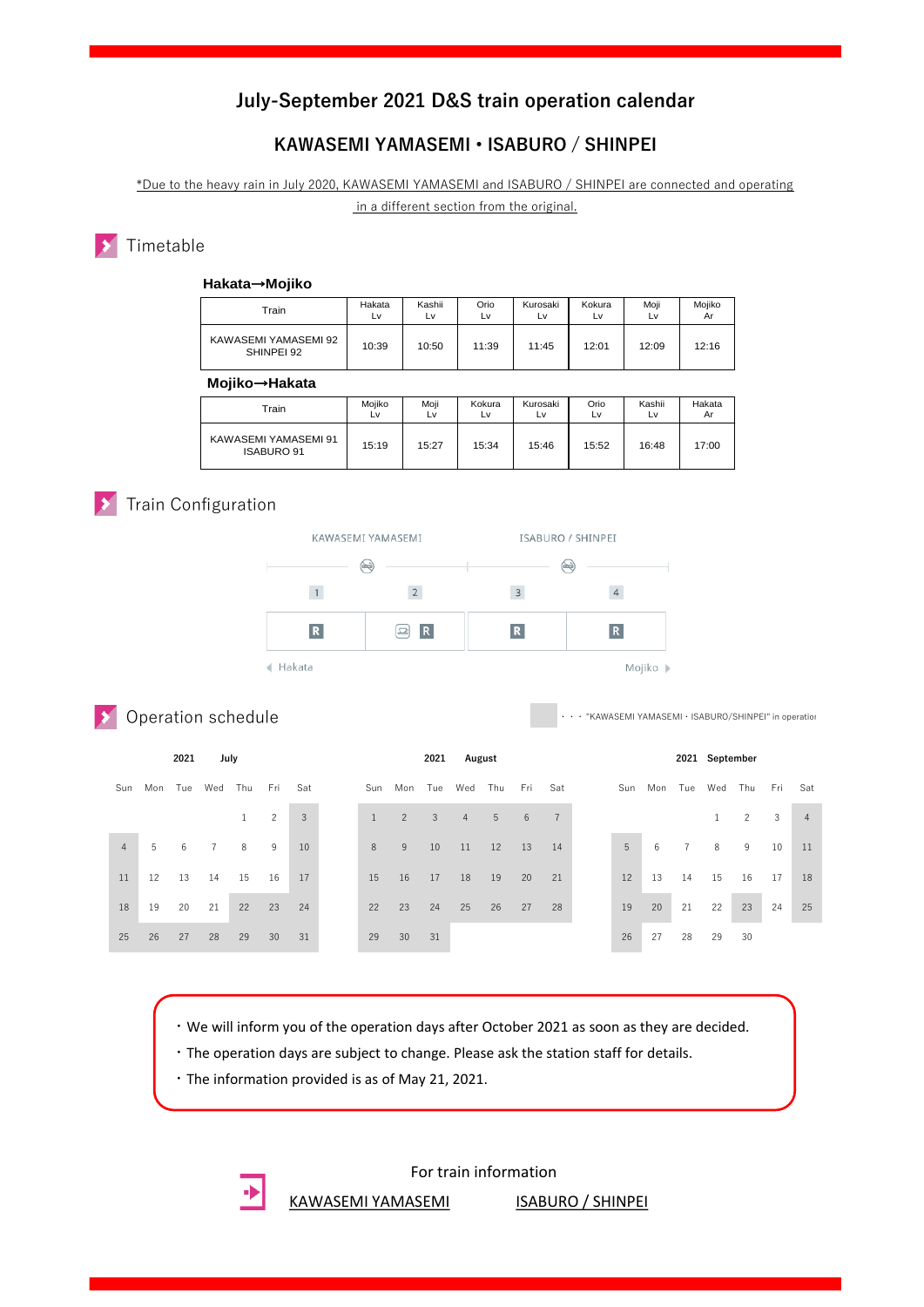### **ASO BOY!**

|                |     | 2021 | July           |              |                |     |              |                | 2021 | August         |     |     |                |     |     |     | 2021 September |                |     |                |
|----------------|-----|------|----------------|--------------|----------------|-----|--------------|----------------|------|----------------|-----|-----|----------------|-----|-----|-----|----------------|----------------|-----|----------------|
| Sun            | Mon | Tue  | Wed            | Thu          | Fri            | Sat | Sun          | Mon            | Tue  | Wed            | Thu | Fri | Sat            | Sun | Mon | Tue | Wed            | Thu            | Fri | Sat            |
|                |     |      |                | $\mathbf{1}$ | $\overline{c}$ | 3   | $\mathbf{1}$ | $\overline{2}$ | 3    | $\overline{4}$ | 5   | 6   | $\overline{7}$ |     |     |     |                | $\overline{c}$ | 3   | $\overline{4}$ |
| $\overline{4}$ | 5   | 6    | $\overline{7}$ | 8            | 9              | 10  | 8            | 9              | 10   | 11             | 12  | 13  | 14             | 5   | 6   |     | 8              | 9              | 10  | 11             |
| 11             | 12  | 13   | 14             | 15           | 16             | 17  | 15           | 16             | 17   | 18             | 19  | 20  | 21             | 12  | 13  | 14  | 15             | 16             | 17  | 18             |
| 18             | 19  | 20   | 21             | 22           | 23             | 24  | 22           | 23             | 24   | 25             | 26  | 27  | 28             | 19  | 20  | 21  | 22             | 23             | 24  | 25             |
| 25             | 26  | 27   | 28             | 29           | 30             | 31  | 29           | 30             | 31   |                |     |     |                | 26  | 27  | 28  | 29             | 30             |     |                |

・・・ "ASO BOY!" in operation

 $\cdot$  We will inform you of the operation days after October 2021 as soon as they are decided.

Sun Mon Tue Wed Thu Fri Sat Sun Mon Tue Wed Thu Fri Sat Sun Mon Tue Wed Thu Fri Sat

17 18 19 20 21 22 23 21 22 23 24 25 26 27 19 20 21 22 23 24 25

- **1** The operation days are subject to change. Please ask the station staff for details.
- 10 11 12 13 14 15 16 14 15 16 17 18 19 20 12 13 14 15 16 17 18 ・The information provided is as of May 21, 2021.



**For train [information](https://www.jrkyushu.co.jp/english/train/asoboy.html)** ASO BOY! Sun Mon Tue Wed Thu Fri Sat Sun Mon Tue Wed Thu Fri Sat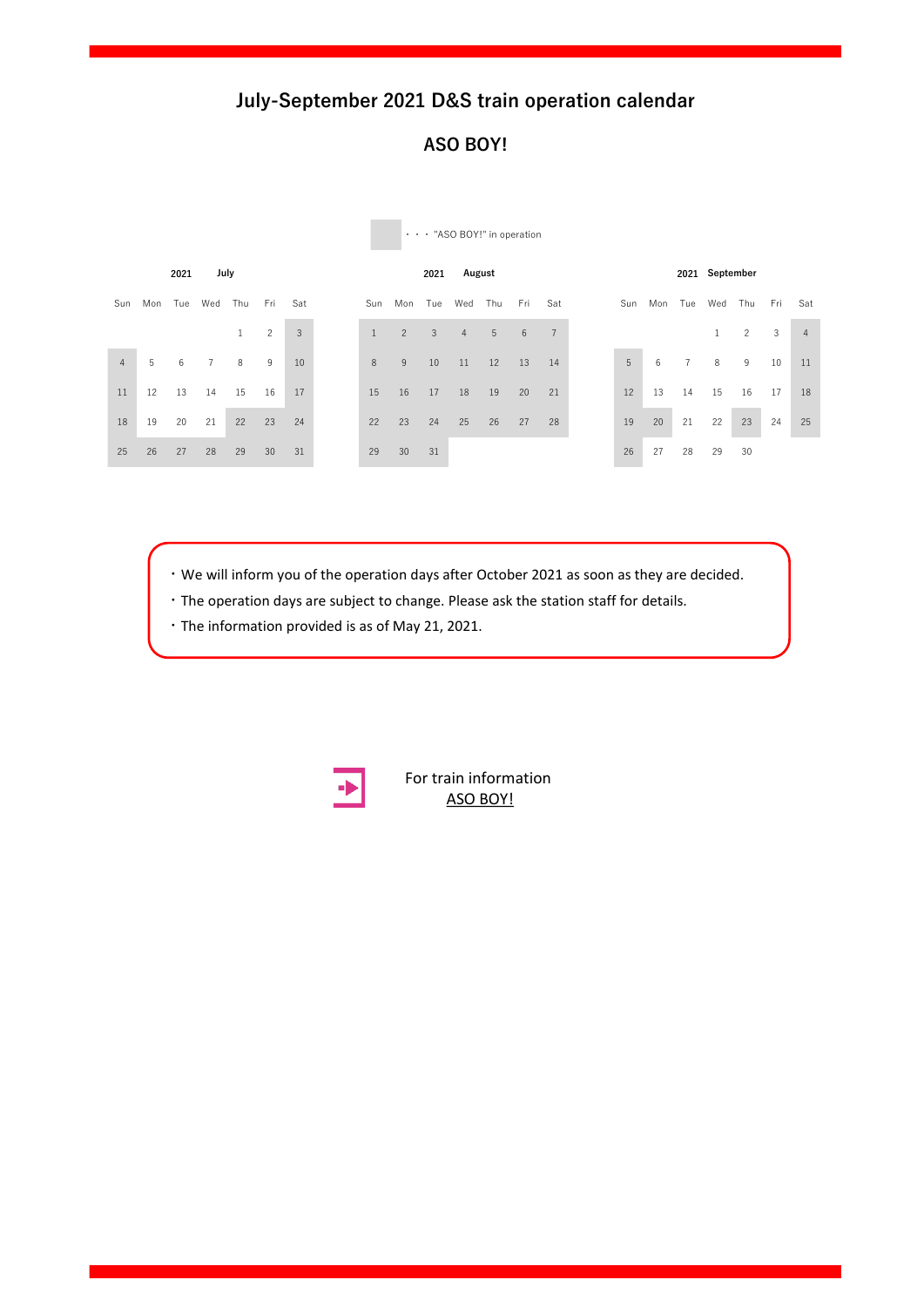### **IBUSUKI NO TAMATEBAKO**

| Mon Tue Wed Thu<br>Fri<br>Mon Tue<br>Wed<br>Thu<br>Mon Tue Wed Thu Fri<br>Fri<br>Sat<br>Sat<br>Sun<br>Sun<br>Sun<br>$\overline{c}$<br>3<br>$\overline{7}$<br>$\overline{2}$<br>$\overline{3}$<br>$\mathbf{1}$<br>5 <sup>5</sup><br>6<br>$\overline{4}$<br>$\mathbf{1}$ | $\overline{2}$ | Sat<br>$\mathbf{3}$<br>$\overline{4}$ |
|------------------------------------------------------------------------------------------------------------------------------------------------------------------------------------------------------------------------------------------------------------------------|----------------|---------------------------------------|
|                                                                                                                                                                                                                                                                        |                |                                       |
|                                                                                                                                                                                                                                                                        |                |                                       |
| 5<br>8<br>5<br>8<br>8<br>9<br>10<br>11<br>6<br>$\overline{7}$<br>$6\overline{6}$<br>$\overline{7}$<br>9<br>10<br>12<br>13<br>14<br>$\overline{4}$                                                                                                                      | 9              | 10<br>11                              |
| 16<br>12<br>13<br>15<br>15<br>17<br>18<br>19<br>12<br>13<br>15<br>14<br>16<br>21<br>14<br>17<br>20<br>11                                                                                                                                                               | 17<br>16       | 18                                    |
| 23<br>24<br>25<br>26<br>20<br>19<br>20<br>22<br>27<br>28<br>19<br>21<br>18<br>21<br>22<br>23<br>24<br>22                                                                                                                                                               | 23             | 24<br>25                              |
| 30<br>26<br>27<br>27<br>25<br>28<br>29<br>30<br>28<br>29<br>29<br>31<br>26<br>31                                                                                                                                                                                       | 30             |                                       |

・・・ "IBUSUKI NO TAMATEBAKO" in operation

 $\cdot$  We will inform you of the operation days after October 2021 as soon as they are decided.

17 18 19 20 21 22 23 21 22 23 24 25 26 27 19 20 21 22 23 24 25

- **1**  $\cdot$  The operation days are subject to change. Please ask the station staff for details.
- 10 11 12 13 14 15 16 14 15 16 17 18 19 20 12 13 14 15 16 17 18 ・The information provided is as of May 21, 2021.



**ZEPRESISTED AND TAMATEBAKO** For train information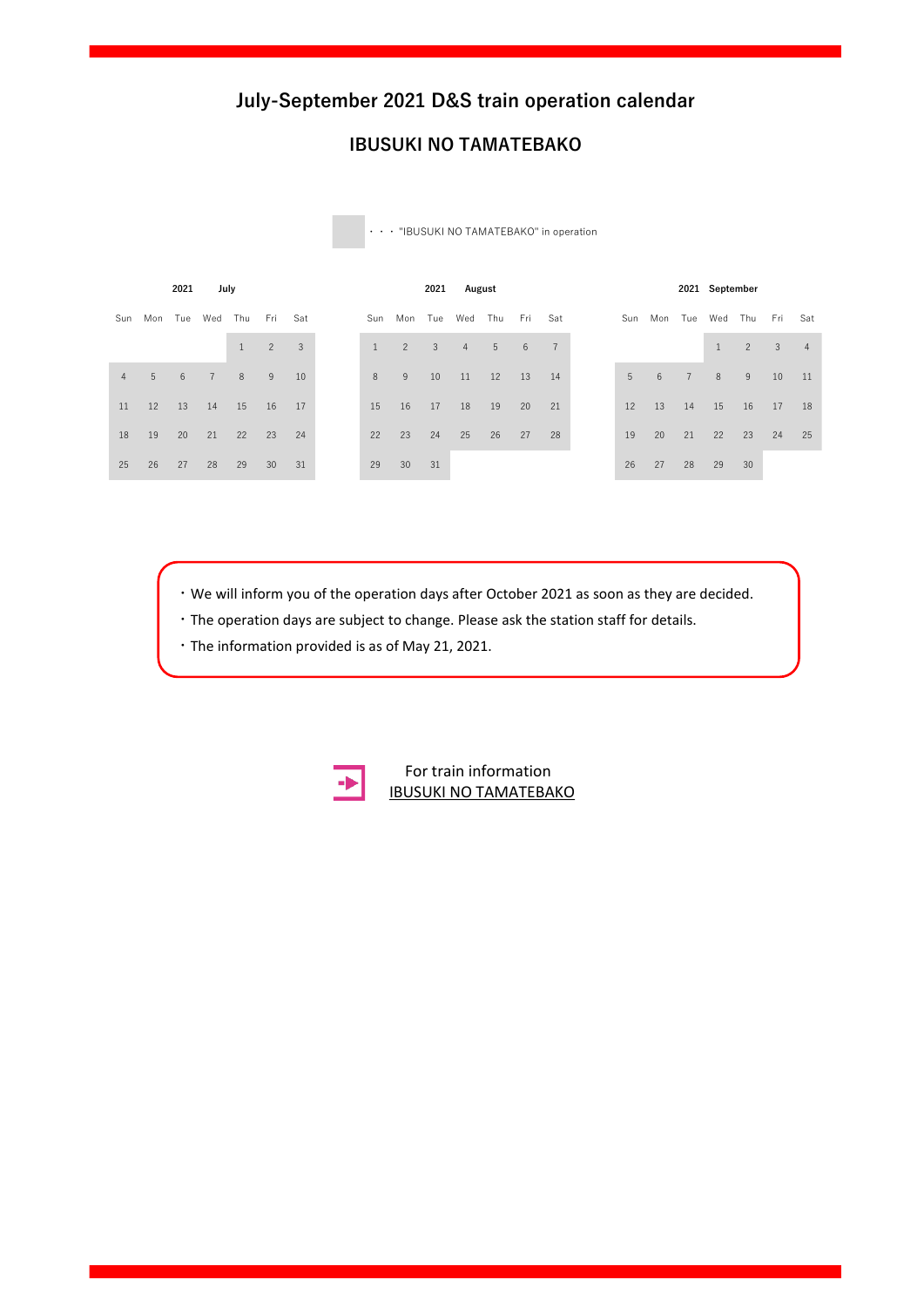

### **UMISACHI YAMASACHI**

- $\sqrt{26}$  28  $\sqrt{28}$  29  $\sqrt{28}$  31  $\sqrt{28}$  31  $\sqrt{28}$  32  $\sqrt{28}$  32  $\sqrt{28}$  32  $\sqrt{28}$  32  $\sqrt{28}$  32  $\sqrt{28}$  32  $\sqrt{28}$  32  $\sqrt{28}$  32  $\sqrt{28}$  32  $\sqrt{28}$  32  $\sqrt{28}$  32  $\sqrt{28}$  32  $\sqrt{28}$  32  $\sqrt{28}$  32  $\sqrt{2$  $\cdot$  We will inform you of the operation days after October 2021 as soon as they are decided.
- $\cdot$  The operation days are subject to change. Please ask the station staff for details.
- **17 18 18 19 20 21 23 24 27 27 27 27 27 27 27 27 27 27 27 26 27 27 27 27 27 27 28 25 27 28 25 26 27 27 28 25 26 26 27 28 25 26 26 27 28 29 29 20 21 20 21 20 21 20 21 20 21 20 21 20 21 20 21 20 21 20 21 20 21 20 21 20 21 20**



**2022 2022 January February** [UMISACHI YAMASACHI](https://www.jrkyushu.co.jp/english/train/umisachiyamasachi.html) For train information